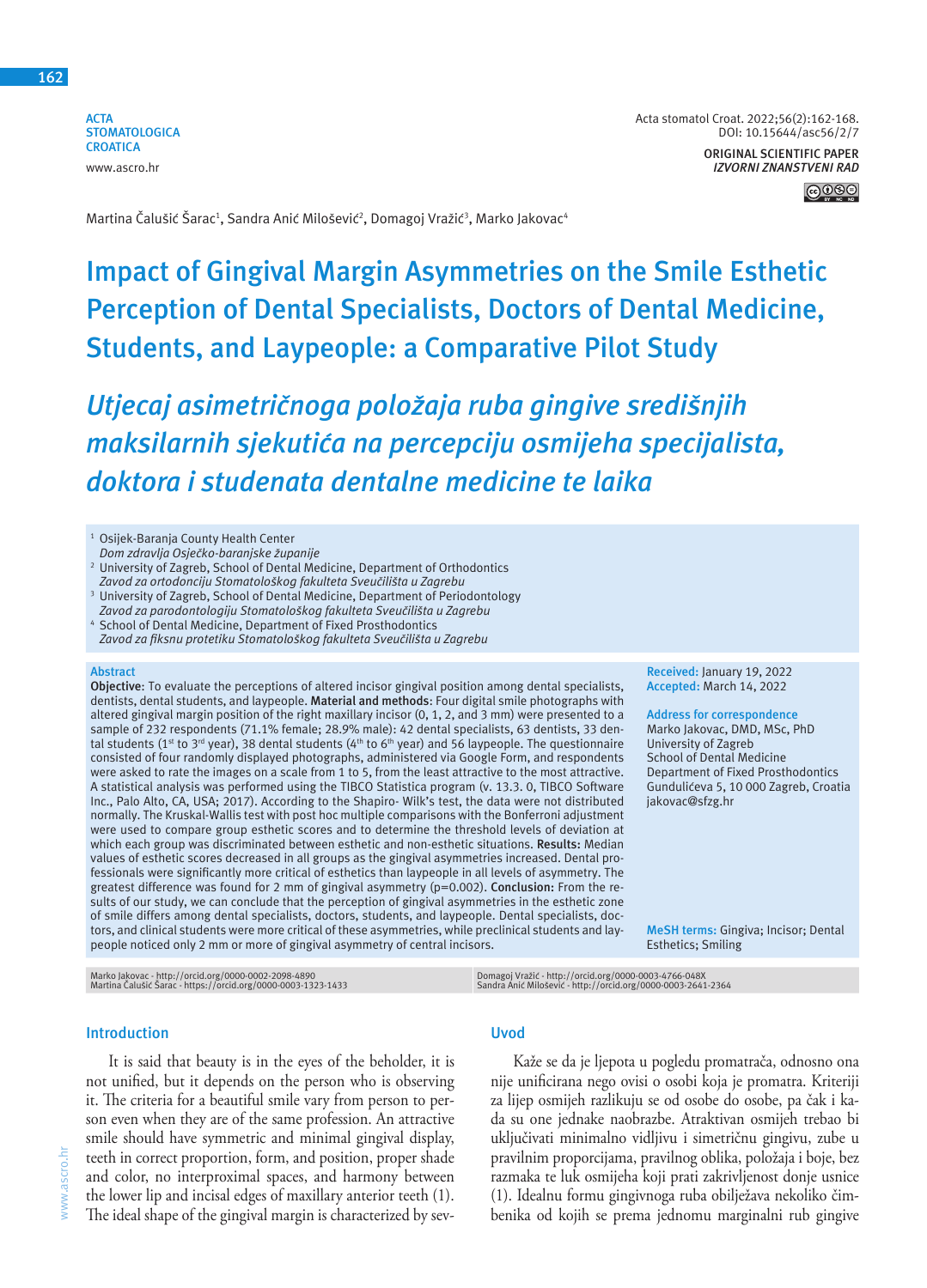eral factors, one of which is that the gingival margin of the upper central incisors should be at the same level (2). Although we learn to apply these principles in our daily work during our education, it is difficult to apply them if they are not quantified and supported by scientific research. Numerous studies have been conducted to examine the perception of smile among specialists, dentists, and laypeople (1, 3, 4, 5). Kokich reported that orthodontists notice specific dental discrepancies easier than laypeople, while dentists and laypeople are similarly critical to maxillary arch deviation, marginal gingival distance, and the gingiva-lips distance (4).

Gingival asymmetry can lead to an unbalanced appearance of a smile (6). The objectives of many studies are to determine the acceptable level of asymmetry and when to perform either periodontal or orthodontic treatment. It has been reported that laypeople do not notice the 1.5 mm of gingival asymmetry, therefore the procedures such as periodontal surgery or orthodontic tooth movement accompanied by composite restoration are often indicated by excessive specialist care, rather than a real esthetic problem. For asymmetries exceeding 2 mm, these procedures are recommended, with an orthodontic approach being preferred because the bone and periodontal tissue move together with the intrusion or extrusion of the tooth (3). In a similar study conducted by Kokich and Kiyak laypeople failed to detect gingival asymmetry of maxillary central incisors from 1.5 mm to 2 mm, while an asymmetry of 0.5 mm was noticed by orthodontists (7).

The aim of this study was to examine how dental education in Croatia affects smile perception. The hypothesis was that laypeople would be less concerned about deviations from ideal gingival symmetries than clinical students, dentists, and dental specialists, while the perception of preclinical students would be similar to that of laypeople.

#### **Material and methods**

The research was conducted after the approval of the Ethics Committee of the School of Dental Medicine, University of Zagreb. The image of an attractive female smile, according to objective criteria (1) was taken with a Nikon D750 camera with a macro 105 mm lens, and digitally processed in the computer program Adobe Photoshop 6 (version 6.0, San Jose, California, USA) wherein three modifications were made. The levels of maxillary central incisors gingiva are symmetrical on the original image. In the first modified image, the gingival level of the right central incisor was lowered by 1 mm, 2 mm in the second image, and 3 mm in the third image, all relative to the left incisor (Figure 1). In order to transfer the values to the image in the correct ratio, a millimeter-scale was transferred to the image, also using a Photoshop computer program (Figure 2). A total of 232 respondents: 42 dental specialists, 63 dentists, 33 dental students ( $1<sup>st</sup>$  to  $3<sup>rd</sup>$  year), 38 dental students ( $4<sup>th</sup>$  to  $6<sup>th</sup>$  year), and 56 laypeople participated in the study. Voluntary participants were recruited on social media during August and September of 2021. Exclusion criteria for laypeople were professional dentistry knowledge, such as dental technicians and dental hygienists. The quesgornjih središnjih sjekutića treba nalaziti u istoj razini (2). Iako tijekom svojega školovanja učimo primjenjivati ta načela u svakodnevnome radu, vrlo ih je teško primijeniti ako nisu kvantificirana i poduprta znanstvenim istraživanjima. U mnogim se studijama ispitivala percepcija osmijeha kod specijalista ili doktora dentalne medicine te laika (1, 3, 4, 5). Kokich i suradnici pokazali su da ortodonti uočavaju specifične dentalne estetske diskrepancije brže od laika, a doktori dentalne medicine i laici podjednako su kritični prema devijaciji sredine maksilarnoga luka, diskrepanciji marginalne gingive i udaljenosti gingive od gornje usnice (4). Asimetrija gingive može dovesti do neuravnoteženoga izgleda osmijeha (6). U kojoj mjeri je ta asimetrija prihvatljiva, kada treba reagirati i primijeniti bilo parodontološku, bilo ortodontsku terapiju, tema je mnogih znanstvenih studija. Objavljeno je da laici ne primjećuju razliku u razini marginalne gingive u iznosu od 1,5 milimetra, pa su zahvati kao oni u parodontnoj kirurgiji ili ortodontski pomak zuba praćen kompozitnom restauracijom kod asimetrija od 0,5 milimetara do 1,5 milimetara, često indicirani pretjeranom brigom specijalista, prije nego realnim estetskim problemom. U slučaju asimetrija koje prelaze dva milimetra preporučaju se navedeni zahvati, pri čemu se prednost daje ortodontskom pristupu jer se pri intruzijskom ili ekstruzijskom pomaku zuba kost i parodontno tkivo pomiču zajedno sa zubom (3). U sličnoj studiji koju su proveli Kokich i Kiyak laici nisu uspjeli detektirati asimetriju od 1,5 do 2 milimetra u razini gingive središnjih sjekutića, a asimetriju od 0,5 milimetara najprije su zamijetili specijalisti ortodoncije (7).

Cilj ove studije bio je istražiti kako dentalno obrazovanje u Hrvatskoj utječe na percepciju osmijeha. Postavljena je hipoteza da će laici biti manje kritični prema odstupanjima od idealne gingivne simetrije od studenata viših godina, doktora i specijalista dentalne medicine, te da će percepcija studenata nižih godina biti slična onoj laika.

#### **Materijal i metode**

Istraživanje je provedeno nakon odobrenja Etičkoga povjerenstva Stomatološkog fakulteta Sveučilišta u Zagrebu. Fotografija atraktivnoga ženskoga osmijeha, prema objektivnim kriterijima (1) snimljena je fotoaparatom Nikon D750 s makroobjektivom od 105 milimetara. Nakon toga digitalno je obrađena u računalnom programu Adobe Photoshop Lightroom 6 (version 6.0, San Jose, Kalifornija, SAD) te su učinjene tri modifikacije. Razina marginalnoga ruba gingive središnjih sjekutića na izvornoj fotografiji na istoj je razini. Na prvoj modificiranoj fotografiji razina gingive na desnome središnjem maksilarnom sjekutiću spuštena je za 1 mm; na drugoj fotografiji za dva milimetra, a na trećoj za tri milimetra, sve u odnosu prema lijevom sjekutiću (slika 1.). Kako bi se vrijednosti mogle u točnom omjeru prenijeti na fotografiju, na nju je preneseno milimetarsko mjerilo, također s pomoću računalnog programa Photoshop (slika 2.).

U istraživanju su sudjelovala 232 ispitanika – 42 specijalista, 63 doktora dentalne medicine, 33 studenta od 1. do 3. godine, 38 studenata od 4. do 6. godine te 56 laika. Ispitanici su birani na društvenim mrežama u kolovozu i rujnu 2021. godine. Iz istraživanja isključeni su ispitanici (iz skupi-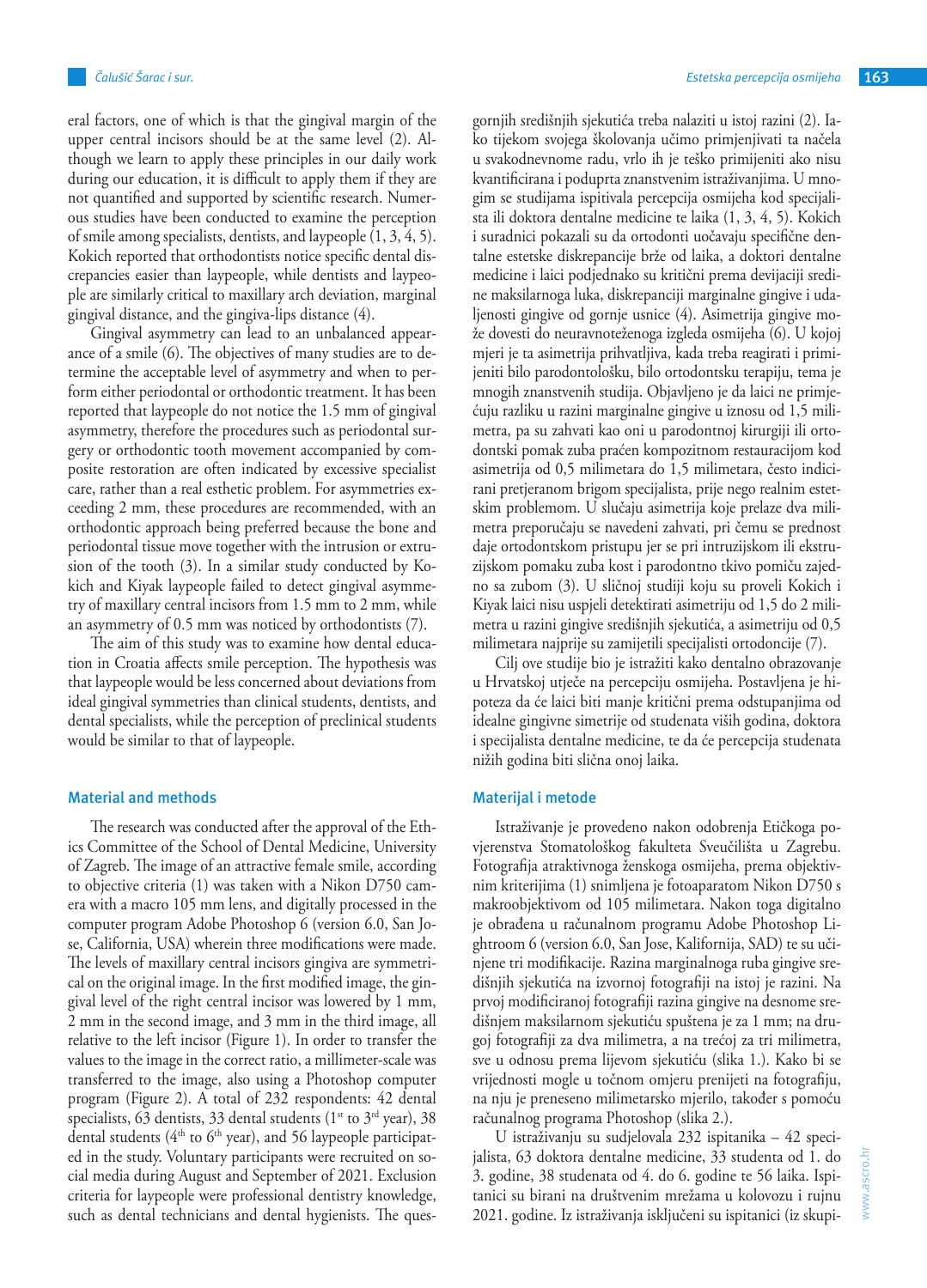

tionnaire consisted of 7 questions about demographic and socio-economic characteristics of respondents and 4 photographs (Figure 1), displayed in random order.

Before selecting the appropriate testing, the equivalence of survey responses on different media was assessed. Twenty-four test respondents needed to rate the same image on a computer, mobile phone, and paper with an interval of 7 days between tests. Since there were no statistically significant differences between the answers on different media (p=0.63, repeated-measures ANOVA) and a good level of agreement with average measure Infraclass Correlation Coefficient (ICC) of 0.864 with a 95% confidence interval from 0.709 to 0.944 was reached, we decided to use either computer or mobile devices for testing.

The questionnaire was formed using Google Forms and distributed via social media applications. Respondents were asked to rate the images from 1 to 5, or from least attractive to most attractive. They were instructed to rate the photos based on their first impressions and not to return to previous questions.

#### Statistical analysis

A statistical analysis of the data was performed using the TIBCO Statistica program (v. 13.3. 0, TIBCO Software Inc., Palo Alto, CA, USA; 2017). According to the Shapiro- Wilk's test the data were not distributed normally. Descriptive statistical data were reported as medians and interquartile ranges. The Kruskal-Wallis test including post hoc multiple comparisons with Bonferroni adjustment was used to compare group esthetic scores and to determine the threshold levels of deviation at which each group discriminated between esthetic and un-esthetic situations. The tested hypothesis was that there was no difference between the esthetic scores for digitally altered smiles for each group of raters  $(p = 0, 05)$ .

### **Results**

According to the results of this study, 71.1 % of the participants were female, and 28.9 % of them were male. The median age of the participants was 33 years (IQR 25-36).

ne laika) koji su imali dentalno obrazovanje, kao što su dentalni tehničari ili higijeničari. Upitnik se sastojao od sedam pitanja vezanih za socioekonomski i demografski status te četiri nasumično poredane fotografije (slika 1.). Prije ispitivanja provedena je kalibracija odgovora prikupljenih iz različitih medija. Dvadeset i četiri ispitanika morala su ocijeniti istu fotografiju na mobilnome uređaju, osobnom računalu i papiru, s odmakom od sedam dana između testiranja. Fotografije u digitalnom obliku podijeljene su putem Googleova obrasca. S obzirom na to da nije postojala statistički značajna razlika između odgovora na različitim medijima ( $p = 0.63$ ; ponovljena mjerenja ANOVA-om), te je postignuta dobra razina podudarnosti s prosječnim iznosom koeficijenta korelacije unutar klase (ICC) od 0,864 s 95-postotnim intervalom pouzdanosti od 0,709 do 0,955, odlučeno je da će se istraživanje provoditi putem digitalnih medija, odnosno mobilnih telefona i osobnih računala.

Upitnik je pripremljen u Googleovu obrascu i distribuiran putem društvenih mreža. Ispitanici su fotografije ocjenjivali od 1 do 5, odnosno od najmanje atraktivne do najatraktivnije. Zamoljeni su da ocjene daju na temelju prvoga dojma te da se nakon ocjenjivanja na njih ne vraćaju.

#### Statistička analiza

Statistička analiza podataka provedena je u programu TIBCO Statistica (v. 13.3. 0, TIBCO Software Inc, Palo Alto, CA, SAD; 2017.). Prema Shapiro-Wilkovu testu podatci nisu bili normalno raspoređeni. Deskriptivna statistika prikazana je kao medijani i interkvartilni rasponi. Kruskal-Wallisov test s post hoc višestrukim usporedbama s Bonferronijevim prilagodbom upotrijebljen je za usporedbu estetskih bodova i za utvrđivanje granice pri kojoj su određene devijacije prihvatljive ispitnim skupinama. Testirana hipoteza bila je da nema razlike između estetskih ocjena za digitalno promijenjene osmijehe za svaku skupinu ocjenjivača (p = 0,05).

## **Rezultati**

Prema rezultatima ovog istraživanja, 71,1 % ispitanika bile su žene, a 28,9 % muškarci. Srednja dob ispitanika bila je 33 godine (IQR 25 – 36).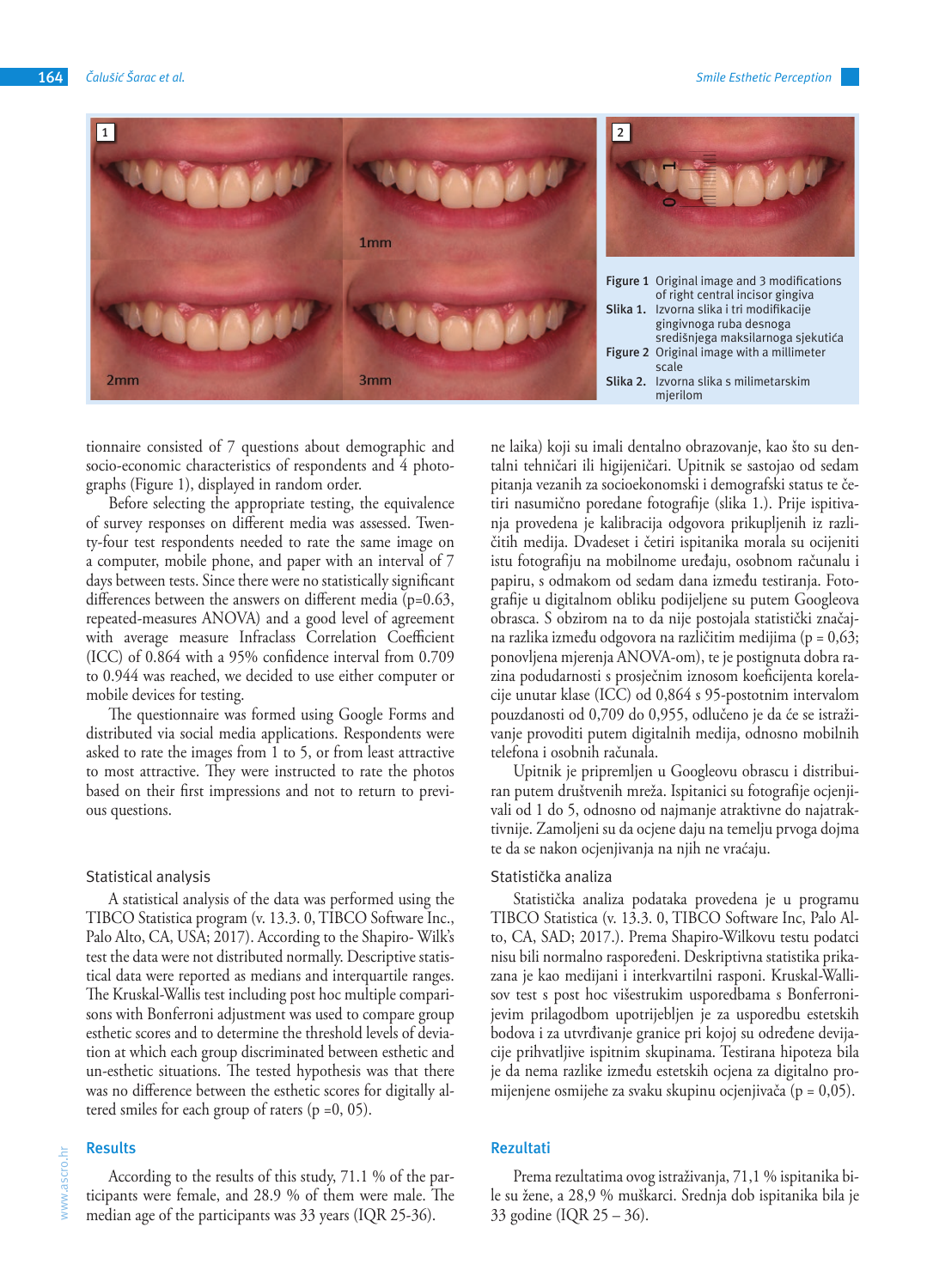| Tablica 1. Deskriptivna statistika |                                        |    |                       |             |                   |           |             |      |      |              |  |
|------------------------------------|----------------------------------------|----|-----------------------|-------------|-------------------|-----------|-------------|------|------|--------------|--|
| Asymmetry •<br>Asimetrija          | Group . Skupina                        | N  | Median* •<br>Medijan* | <b>IQR</b>  | Mean •<br>Prosjek | Std. Dev. | 95% CI      | Min. | Max. | $\mathbf{P}$ |  |
| $(0 \text{ mm})$                   | Specialists · Specijalisti             | 41 | 5.0                   | $4.0 - 5.0$ | 4.6               | 0.5       | $0.4 - 0.6$ | 4.0  | 5.0  |              |  |
|                                    | Dentists . Dr. med. dent.              | 66 | 5.0                   | $4.0 - 5.0$ | 4.5               | 0.7       | $0.6 - 0.9$ | 2.0  | 5.0  |              |  |
|                                    | Students (1-3y) • Studenti (1.-3. g.)  | 32 | 5.0                   | $4.0 - 5.0$ | 4.5               | 0.7       | $0.5 - 0.9$ | 3.0  | 5.0  |              |  |
|                                    | Students (4-6y) · Studenti (4.- 6. g.) | 37 | 5.0                   | $4.0 - 5.0$ | 4.7               | 0.5       | $0.4 - 0.7$ | 3.0  | 5.0  |              |  |
|                                    | Laypeople . Laici                      | 56 | 5.0                   | $4.0 - 5.0$ | 4.5               | 0.7       | $0.6 - 0.9$ | 2.0  | 5.0  | 0.063        |  |
| $1$ mm                             | Specialists · Specijalisti             | 41 | 4.0 <sup>ab</sup>     | $3.0 - 4.0$ | 3.5               | 0.9       | $0.7 - 1.1$ | 1.0  | 5.0  |              |  |
|                                    | Dentists . Dr. med. dent.              | 66 | 3.0 <sup>b</sup>      | $3.0 - 4.0$ | 3.5               | 0.7       | $0.6 - 0.9$ | 2.0  | 5.0  |              |  |
|                                    | Students (1-3y) • Studenti (1.-3. g.)  | 32 | 4.0 <sup>ac</sup>     | $3.0 - 5.0$ | 4.0               | 0.8       | $0.6 - 1.0$ | 3.0  | 5.0  |              |  |
|                                    | Students (4-6y) • Studenti (4.- 6. g.) | 37 | 4.0 <sup>ab</sup>     | $3.0 - 4.0$ | 3.8               | 0.9       | $0.7 - 1.1$ | 2.0  | 5.0  |              |  |
|                                    | Laypeople . Laici                      | 56 | 4.0 <sup>ac</sup>     | $3.5 - 4.0$ | 3.9               | 0.8       | $0.7 - 1.0$ | 1.0  | 5.0  | 0.001        |  |
| $2 \text{ mm}$                     | Specialists · Specijalisti             | 41 | 2.0 <sup>a</sup>      | $2.0 - 3.0$ | 2.2               | 0.9       | $0.7 - 1.1$ | 1.0  | 5.0  |              |  |
|                                    | Dentists . Dr. med. dent.              | 66 | 2.0 <sup>a</sup>      | $2.0 - 3.0$ | 2.4               | 0.7       | $0.6 - 0.9$ | 1.0  | 4.0  |              |  |
|                                    | Students (1-3y) • Studenti (1.-3. g.)  | 32 | 3.0 <sup>ab</sup>     | $2.0 - 3.0$ | 2.8               | 0.9       | $0.7 - 1.2$ | 1.0  | 5.0  |              |  |
|                                    | Students (4-6y) • Studenti (4.- 6. g.) | 37 | 3.0 <sup>ab</sup>     | $2.0 - 3.0$ | 2.4               | 0.8       | $0.6 - 1.0$ | 1.0  | 4.0  |              |  |
|                                    | Laypeople · Laici                      | 56 | 3.0 <sup>b</sup>      | $2.0 - 4.0$ | 2.9               | 1.0       | $0.8 - 1.2$ | 1.0  | 5.0  | < 0.001      |  |
| $3~\mathrm{mm}$                    | Specialists · Specijalisti             | 41 | 1.0 <sup>a</sup>      | $1.0 - 2.0$ | 1.6               | 0.8       | $0.7 - 1.0$ | 1.0  | 5.0  |              |  |
|                                    | Dentists . Dr. med. dent.              | 66 | 2.0 <sup>ab</sup>     | $1.0 - 2.0$ | 1.9               | 0.8       | $0.7 - 0.9$ | 1.0  | 4.0  |              |  |
|                                    | Students (1-3y) • Studenti (1.- 3. g.) | 32 | 2.0 <sup>ab</sup>     | $1.0 - 3.0$ | 2.1               | 0.8       | $0.7 - 1.1$ | 1.0  | 3.0  |              |  |
|                                    | Students (4-6y) • Studenti (4.- 6. g.) | 37 | 2.0 <sup>ab</sup>     | $1.0 - 2.0$ | 1.8               | 0.8       | $0.7 - 1.0$ | 1.0  | 4.0  |              |  |
|                                    | Laypeople • Laici                      | 56 | 2.0 <sup>b</sup>      | $1.5 - 3.0$ | 2.2               | 0.9       | $0.7 - 1.1$ | 1.0  | 4.0  | 0.003        |  |

## **Table 1** Descriptive statistics

\* Kruskal-Wallis test with post hoc multiple comparisons with Bonferroni adjustment were used to compare group esthetic scores. Shared superscripts (a, b, c) indicate p>0.05 with no significant differences between variables, whereas values that do not share letters in superscript within the same asymmetry amount (1mm/2mm/ 3 mm) differ significantly (p<0.05). • Kruskal-Wallisov test s post hoc višestrukim usporedbama s Bonferronijevom prilagodbom upotrijebljen je za usporedbu grupnih estetskih ocjena. Zajednički superskripti (a, b, c) označavaju p > 0,05, bez značajnih razlika između varijabli, a vrijednosti koje ne dijele slova u superskriptu unutar su istoga iznosa asimetrije (1 mm/2 mm/3 mm) značajno se razlikuju (p < 0,05).

There was no difference in esthetic scores between groups for photographs with symmetrical gingiva of central maxillary incisors, but esthetic scores for all levels of gingival asymmetries differed significantly between participant groups. Descriptive statistics and median values of esthetic scores of images with 0, 1, 2 and 3 mm of gingival asymmetries are presented in Table 1.

Gingival asymmetry of 2 mm was necessary before laypeople rated it non-esthetic. The threshold for pre-clinical students was also 2 mm of asymmetry. Specialists, dentists, and students from  $4<sup>th</sup>$  to 6th year were able to detect gingival asymmetry of 1 mm and rated it significantly less esthetic ( $p < 0.003$ ).

## **Discussion**

Batra et al. reported: "The untrained eye seemed to be more sensitive to changes in the central incisors than in the lateral incisors or canines and when the changes were unilateral rather than bilateral." (8). The goal of modern dental professionals is to satisfy the esthetic requirements of patients in addition to treatment (9). Accepting these requirements can be a guide to improve dental esthetics (10). Gingival asymmetry can be treated by a multidisciplinary approach, but it is necessary to know how much asymmetry is acceptable to our patients. Previous studies showed that dental specialists were more critical of gingival asymmetries than laypersons (3, 7, 11). The results of our study are in agreement with these

Nije bilo razlike u estetskim ocjenama među skupinama za fotografije sa simetričnom gingivom središnjih maksilarnih sjekutića, ali se ocjene za sve razine gingivalnih asimetrija značajno razlikuju između ispitnih skupina. Deskriptivna statistika i medijani estetskih ocjena fotografija s 0, 1, 2 i 3 milimetra asimetrije gingive prikazani su u tablici 1.

Asimetrija gingive od dva milimetra bila je potrebna da bi je laici ocijenili neestetskom. Prag prihvatljive asimetrije za studente nižih godina studija također je bio dva milimetra. Specijalisti, doktori dentalne medicine i studenti od 4. do 6. godine uspjeli su detektirati gingivnu asimetriju od jednoga milimetra i ocijeniti je značajno manje estetskom (p < 0,003).

## **Rasprava**

Batra i suradnici izvijestili su kako se čini da je neuvježbano oko osjetljivije na promjene na središnjim, nego na bočnim sjekutićima ili očnjacima i kada su promjene unilateralne, a ne bilateralne (8). Zadaća suvremenoga doktora dentalne medicine jest, uz liječenje, zadovoljiti i estetske zahtjeve pacijenata (9). Prihvaćanje tih zahtjeva može biti vodič za poboljšanje dentalne estetike (10). Asimetrija gingive može se liječiti multidisciplinarnim pristupom, no potrebno je znati u kojem je opsegu prihvatljiva pacijentima. U dosadašnjim studijama istaknuto je da su doktori dentalne medicine kritičniji prema asimetriji gingive nego laici (3, 7, 11). Rezultati našeg istraživanja u skladu su s navedenim studija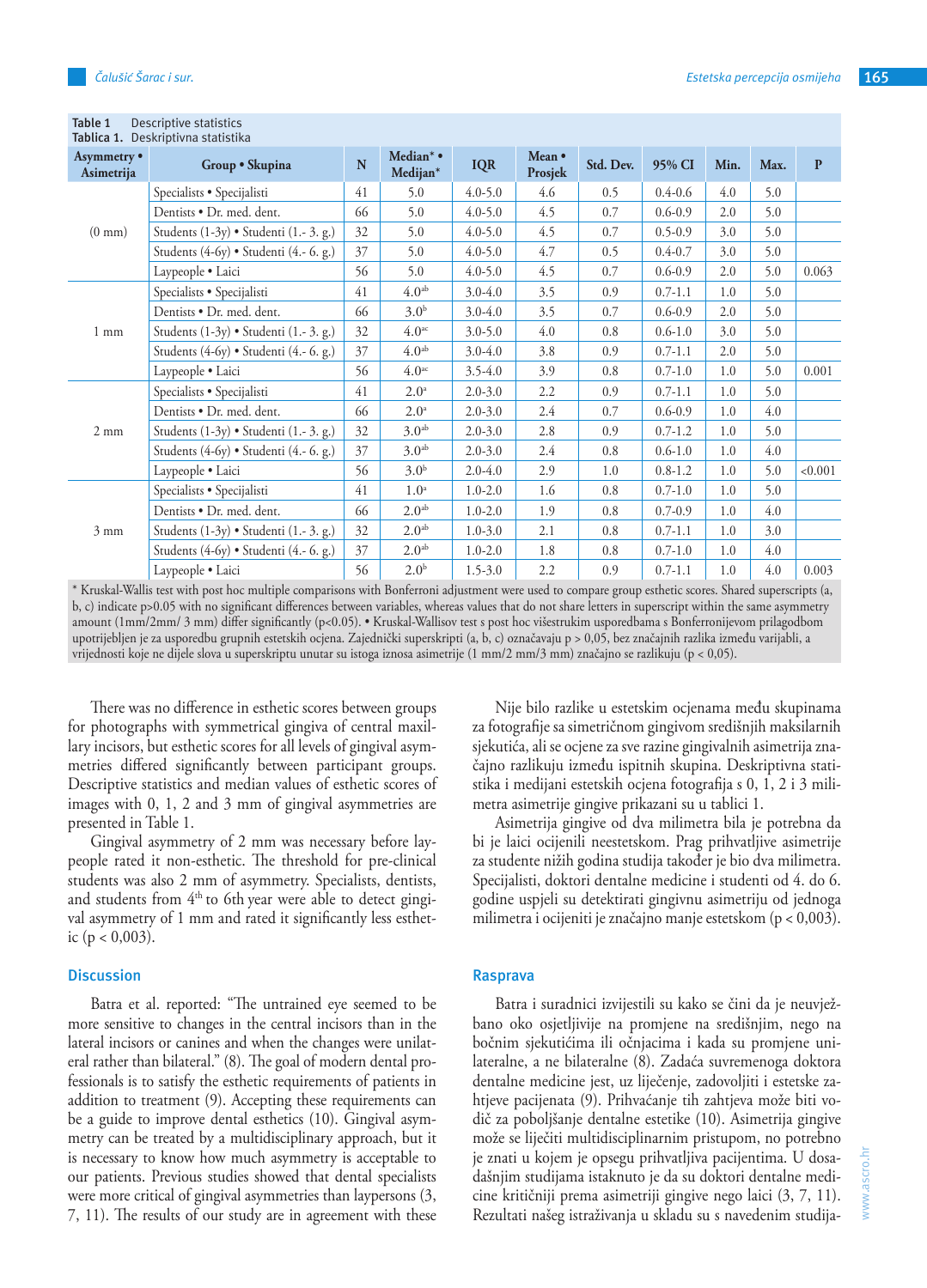findings as we reported that specialists could detect 1 mm of gingival asymmetry, unlike laypeople who were unable to see gingival asymmetry less than 2 mm. Dental students present a higher level of awareness towards dental esthetics (12), and their perception is different depending on their stage of education. Preclinical students rated the asymmetry of 2 mm non-esthetic, similarly to laypeople. This may be due to a lack of dental courses in their first years of studies because students are then mostly focused on general medicine courses. From 4th to 6th year, students attend more dental courses and clinical practicals; hence they are more critical to small deviations from an ideal smile. Many studies were conducted to investigate the students' perceptions of altered smile esthetics (13, 14, 15) but these studies comprised only symmetric situations. The results obtained in our study show that we should have a very good communication with patients to avoid "overtreating" them if they have gingival asymmetry of 2 mm or less. If gingival asymmetry of central maxillary incisors exceeds 2 mm, a treatment is needed- either orthodontic or periodontal. The orthodontic intrusion of the teeth has been considered problematic for many years, but today it is a safe and commonly used procedure during fixed orthodontic treatment. Intrusion of a single tooth requires light continuous forces in young patients and light interrupted forces in adult patients, as the apical bone region of some adult patients tend to be more compact (16). Intrusion of a tooth should be followed by a composite restoration or veneer. From the periodontal point of view, the esthetics of soft tissues around the teeth is greatly impacted by undisturbed supracrestal tissue attachment, previously known as biologic width, which consists of junctional epithelium and supracrestal connective tissue attachment (17). The clinical dimension can vary among patients for same group types of teeth, and can show higher clinical value than histologically accepted mean dimension of 3 mm, as demonstrated by Perez in 2008 (18). This should be taken into consideration when planning clinical crown lengthening procedures, which is mostly performed through periodontal surgery and can demonstrate significant soft tissue rebound through a healing period of 6 to 12 months (19,20) or gingival recession (21). These procedures include apically repositioned flap that usually includes bone resection, gingivectomy, and gingivoplasty which can be performed with conventional scalpel, electrosurgery, or dental laser (22).

The tested hypothesis has been supported by findings in this research. The threshold level for gingival asymmetry of central incisors was 2mm for laypeople and preclinical students, while the threshold level for clinical students, dentists, and dental specialists was 1mm. Our results indicate that dental education in Croatia affects students' perception of smile. On a higher level of education, dental students notice smaller deviations from an ideal smile.

The first limitation of this study is a small number of participants in groups with students and specialists, which is not consistent with similar studies (23). The second limitation is the unfavorable distribution of participants' age and gender. It was not possible to test whether there are differences between genders, or different ages of participants within groups (specialists, dentists, students, and laypeople).

ma jer su specijalisti detektirali jedan milimetar gingivalne asimetrije, za razliku od laika koji nisu uočili onu manju od dva milimetra. Studenti dentalne medicine imaju višu razinu svijesti o dentalnoj estetici (12), a njihova percepcija se razlikuje s obzirom na stupanj obrazovanja. Pretklinički studenti ocijenili su asimetriju od dva milimetra neestetskom, slično kao i laici. Razlog za to može biti nedostatak dentalnih kolegija na prvim godinama studija jer su studenti tada usmjereni na opću medicinu. Studenti od 4. do 6. godine pohađaju više dentalnih tečajeva i kliničkih vježbi te su zato kritičniji kada je riječ o malim odstupanjima od idealnog osmijeha. Provedena su mnoga istraživanja kako bi se ispitala percepcija studenata o promijenjenoj estetici osmijeha (13, 14,1 5), no uključivala su samo simetrične situacije. Rezultati našeg istraživanja pokazuju da je potrebna vrlo dobra komunikacija s pacijentima kako ih se ne bi preopteretilo liječenjem ako imaju gingivnu asimetriju od dva milimetra ili manje. Ako gingivalna asimetrija središnjih maksilarnih sjekutića prelazi dva milimetra, potrebno je liječenje – ortodontsko ili parodontološko. Ortodontska intruzija zuba godinama se smatrala izazovnim pomakom, no danas je to siguran i uobičajen zahvat tijekom liječenja fiksnom ortodontskom napravom. Intruzija jednoga zuba zahtijeva laganu kontinuiranu silu za mlade pacijente i laganu isprekidanu silu za odrasle zato što je apikalno područje kosti nekih odraslih pacijenata obično kompaktnije (16). Intruziju zuba treba slijediti kompozitni ili protetički nadomjestak. S parodontološkog stajališta, na estetiku mekih tkiva oko zuba uvelike utječe intaktni pričvrstak suprakrestalnoga tkiva, poznat kao biološka širina, koji se sastoji od spojnoga epitela i suprakrestalnoga vezivnoga tkiva (17). Klinička dimenzija može varirati među pacijentima za istu skupinu zuba i pokazati veću kliničku vrijednost od histološki prihvaćene srednje dimenzije od tri milimetra, kao što je pokazao Perez 2008. godine (18). Navedeno treba uzeti u obzir pri planiranju zahvata za produljenje kliničke krune zuba koji se najčešće obavlja na odjelu za parodontalnu kirurgiju, a može značajno oporaviti meko tkivo tijekom cijeljenja koje traje od 6 do 12 mjeseci (19, 20) ili recesije gingive (21). Zahvat uključuje apikalno repozicionirani režanj koji obično podrazumijeva resekciju kosti, gingivektomiju i gingivoplastiku koja se može učiniti konvencionalnim skalpelom, elektrokirurškim nožem ili dentalnim laserom (22).

Rezultati istraživanja potvrdili su hipotezu – prag estetske prihvatljivosti za gingivnu asimetriju središnjih sjekutića jest dva milimetra za laike i pretkliničke studente, a za studente viših godina studija, doktore i specijaliste dentalne medicine iznosi jedan milimetar. Rezultati ove studije pokazuju da dentalno obrazovanje u Hrvatskoj utječe na percepciju osmijeha kada je riječ o studentima. Oni na višoj razini obrazovanja primjećuju manja odstupanja od idealnog osmijeha.

Prvo ograničenje ovoga istraživanja jest mali broj ispitanika u skupinama sa studentima i specijalistima, što nije u skladu sa sličnim studijama (23). Drugo je ograničenje nepovoljna raspodjela dobi i spola sudionika. Nije bilo moguće provjeriti postoje li razlike između spolova ili različite dobi sudionika unutar skupina (specijalisti, doktori dentalne medicine, studenti i laici).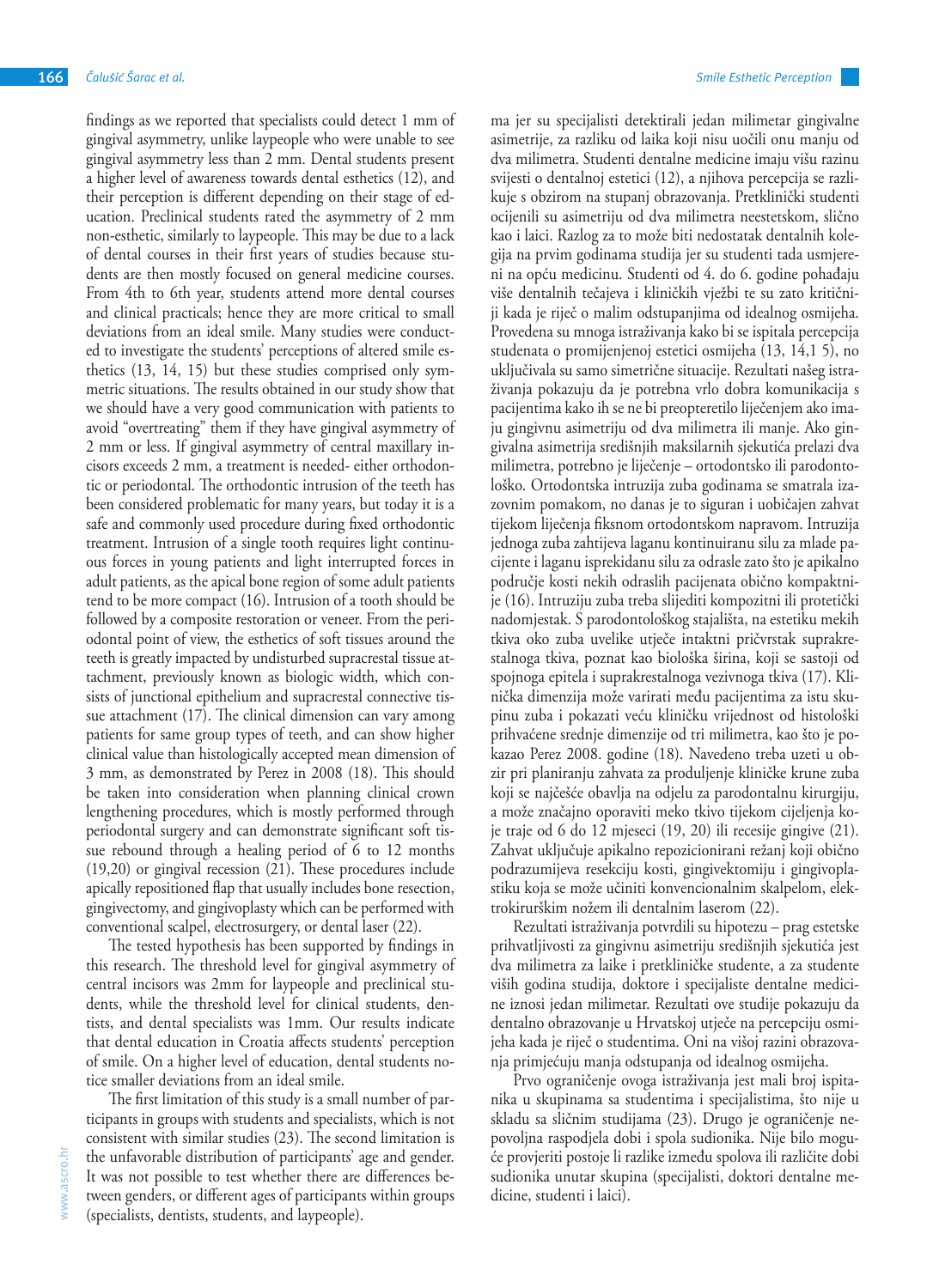## **Conclusions**

From the results of our study, we can conclude that perception of gingival asymmetries in the esthetic zone of smile differs among dental specialists, doctors, students, and laypeople. Dental specialists, doctors, and clinical students are more critical of these asymmetries, while preclinical students and laypeople notice only 2 mm or more of gingival asymmetry of central incisors. We should, therefore, communicate with our patients in order to find the best way to finish our dental treatment, without "overtreating" them but trying to please both their demands and ours.

## **Conflict of interest**

None declared.

#### **Acknowledgement**

Partial information from this study has been presented at the *2nd SIDO - 18th AIDOR International Congress* in Florence, Italy, from the  $11<sup>th</sup>$  to  $13<sup>th</sup>$  of November 2021. (https:// sido\_aidor\_congresso2021.sido.it/en/ContributiScientifici/ Posters/Authors ).

**Author's contribution: M.J, M.Č.Š** - conceptualized and wrote the study; **S.A.M**. - scientific and intellectual contribution, review of the first draft; **D.V**. – scientific contribution

#### **Sažetak**

**Svrha rada**: Ispitati percepciju asimetričnoga položaja gingive među specijalistima, doktorima i studentima dentalne medicine te laicima. **Materijali i metode**: Četiri fotografije osmijeha s izmijenjenom razinom gingive desnoga središnjega gornjega sjekutića (0, 1, 2 i 3 mm) pokazane su uzorku od 232 ispitanika (71,1 % žena i 28,9 % muškaraca). Među njima su bila 42 specijalista dentalne medicine, 63 doktora dentalne medicine, 33 studenta dentalne medicine od 1. do 3. godine studija, 38 studenata dentalne medicine od 4. do 6. godine studija te 56 laika. Upitnik, u obliku Googleova obrasca, sadržavao je četiri nasumično poredane fotografije koje su ispitanici ocjenjivali ljestvicom od 1 (najmanje atraktivno) do 5 (najviše atraktivno). Statistička analiza učinjena je u programu TIBCO Statistica (v.13.3.0, TIBCO Software Inc, Palo Alto, CA, SAD; 2017). Rezultati Shapiro-Wilkova testa pokazali su da podatci ne prate normalnu razdiobu. Kruskal-Wallisov test s višestrukim post hoc testiranjima, koji su uključili i Bonferronijevu prilagodbu, primijenjeni su za usporedbu estetskih ocjena i za određivanje granice pri kojoj su određene devijacije prihvatljive ispitnim skupinama. **Rezultati**: S porastom iznosa gingivalne asimetrije, srednje vrijednosti estetskih bodova (ocjena) padaju u svim ispitnim skupinama. Ispitanici s dentalnim obrazovanjem bili su značajno kritičniji u ocjenjivanju svih stupnjeva asimetrije. Najveća razlika utvrđena je za asimetriju u iznosu od dva milimetra (p = 0,002). **Zaključak**: Rezultati studije pokazuju da se percepcija gingivalne asimetrije u estetskoj zoni osmijeha razlikuje između specijalista, doktora, studenata dentalne medicine i laika. Specijalisti, doktori i studenti dentalne medicine viših godina kritičniji su prema navedenim asimetrijama, a studenti nižih godina i laici primjećuju tek gingivalnu asimetriju središnjih sjekutića od dva milimetra.

**Zaprimljen:** 19. siječnja 2022. **Prihvaćen:** 14. ožujka 2022.

#### **Adresa za dopisivanje**

dr. sc. Marko Jakovac, dr. med. Sveučilište u Zagrebu Stomatološki fakultet Zavod za fiksnu protetiku Gundulićeva 5 10 000 Zagreb, Hrvatska jakovac@sfzg.hr

**MeSH pojmovi:** gingiva; sjekutići; dentalna estetika; osmijeh

#### **References**

- 1. Machado AW, Moon W, Gandini LG. Influence of maxillary incisor edge asymmetries on the perception of smile esthetics among orthodontists and laypersons. Am J Ortho Dentofacial Orthop. 2013,143(5):658-64.
- Kokich VG. Esthetics: the orthodontic-periodontic restorative connection. Semin Orthod. 1996;2(1):21-30.
- 3. Pinho S, Ciriaco C, Faber J, Lenza MA. Impact of dental asymmetries on the perception of smile esthetics. Am J Orthod Dentofacial Orthop. 2007;132(6):748-53.
- 4. Kokich VO Jr, Kiyak HA, Shapiro PA. Comparing the perception of dentists and lay people to altered dental esthetics. J Esthet Dent. 1999;11(6):311-24.
- 5. Khan M, Kazmi SMR, Khan FR, Samejo I. Analysis of different characteristics of smile. BDJ Open. 2020: 5;6:6. doi: 10.1038/s41405- 020-0032-x.
- 6. Chu SJ, Tan JHP, Stappert CFJ, Tarnow DP. Gingival zenith position and levels of the maxillary anterior dentition. Journal compilation 2009. Wiley periodicals, INC. 2009;21(2):113-120.
- 7. Kokich VO, Kokich VG, Kiyak HA. Perceptions of dental professionals and laypersons to altered dental esthetics: asymmetric and symmetric situations. Am J Orthod Dentofacial Orthop. 2006;130(2):141-51.
- 8. Batra P, Daing A, Azam I, Miglani R, Bhardwaj A. Impact of altered gingival characteristics on smile esthetics: Laypersons' perspectives by Q sort methodology. Am J Orthod Dentofacial Orthop. 2018;154(1):82-90.
- 9. Umer F, Khan FR, Khan, A. "Zlatni omjer" vidljivoga zubnog osmijeha u pakistanskoj populaciji: eksperimentalno istraživanje. Acta Stomatol Croat. 2010;44 (3):168-77.<br>10. Kristek Zorić E, Žagar M, Knezović Zlatarić D. Influence of Gender

Rezultati studije sugeriraju da se percepcija gingivalnih asimetrija u estetskoj zoni osmijeha razlikuje između specijalista, doktora, studenata dentalne medicine i laika. Specijalisti, doktori dentalne medicine i studenti viših godina studija kritičniji su prema tim asimetrijama, a studenti nižih godina i laici primjećuju dva milimetra ili više gingivalne asimetrije središnjih sjekutića. Zato bismo trebali razgovarati s našim pacijentima kako bismo pronašli najbolji način da završimo terapiju, bez pretjeranih zahvata, a da zadovoljimo i njihove i naše zahtjeve.

## **Sukob interesa**

Autori nisu bili u sukobu interesa.

## **Zahvala**

Djelomične informacije iz ove studije predstavljene su na 2. SIDO-u – 18. međunarodnom kongresu AIDOR-a u Firenci (Italija) od 11. do 13. studenoga 2021. (https://sido\_aidor\_congresso2021.sido.it/en/ContributiScientifici/Posters/ Autori)

**Doprinos autora: M. J, M. Č. Š**. – osmislili i napisali studiju; **S. A. M**. – znanstveni i intelektualni doprinos, osvrt na prvi nacrt; **D. V.** – znanstveni doprinos